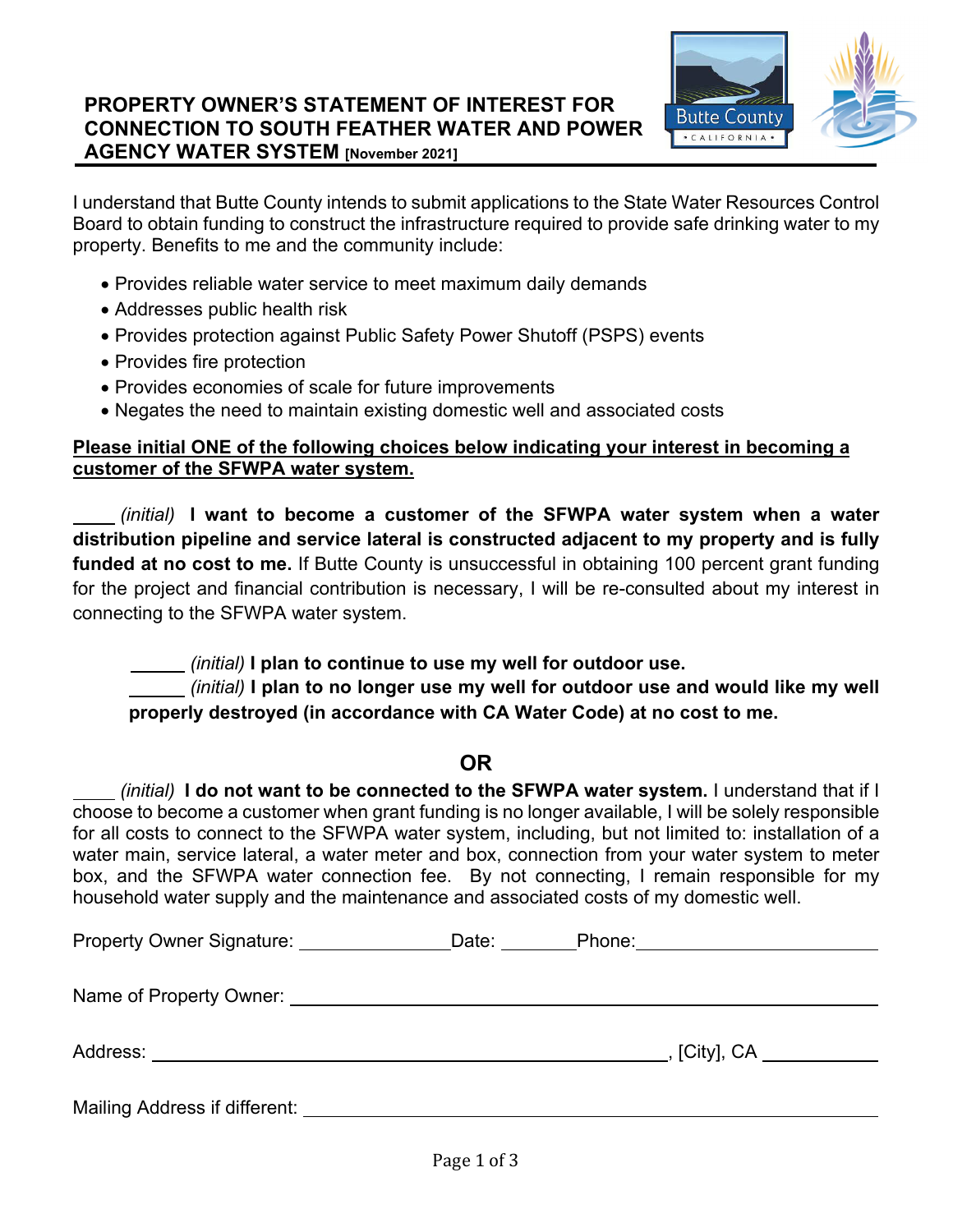**Please return this letter of interest to:** 

# *Butte County Department of Water and Resource Conservation 308 Nelson Avenue Oroville, CA 95965 Attn. Christina Buck, Assistant Director*

*If you have additional questions or concerns, please contact Christina Buck at 530-552-3595 or bcwater@buttecounty.net.* 

*For additional information on the current water construction projects, please contact: Kristen McKillop, Regulatory Compliance Manager at South Feather Water and Power at 530-534-1221.* 

More details regarding the project are available online at: https://www.buttecounty.net/waterresourceconservation/Palermo\_Clean\_Water

Thank you for completing this letter of interest. Both Butte County and South Feather Water and Power Agency looks forward to the opportunity to provide the Palermo Community with a safe reliable water supply in the future and will keep you apprised of grant funding status and project construction activities. Keep an eye out for future meetings to keep you updated on this project.